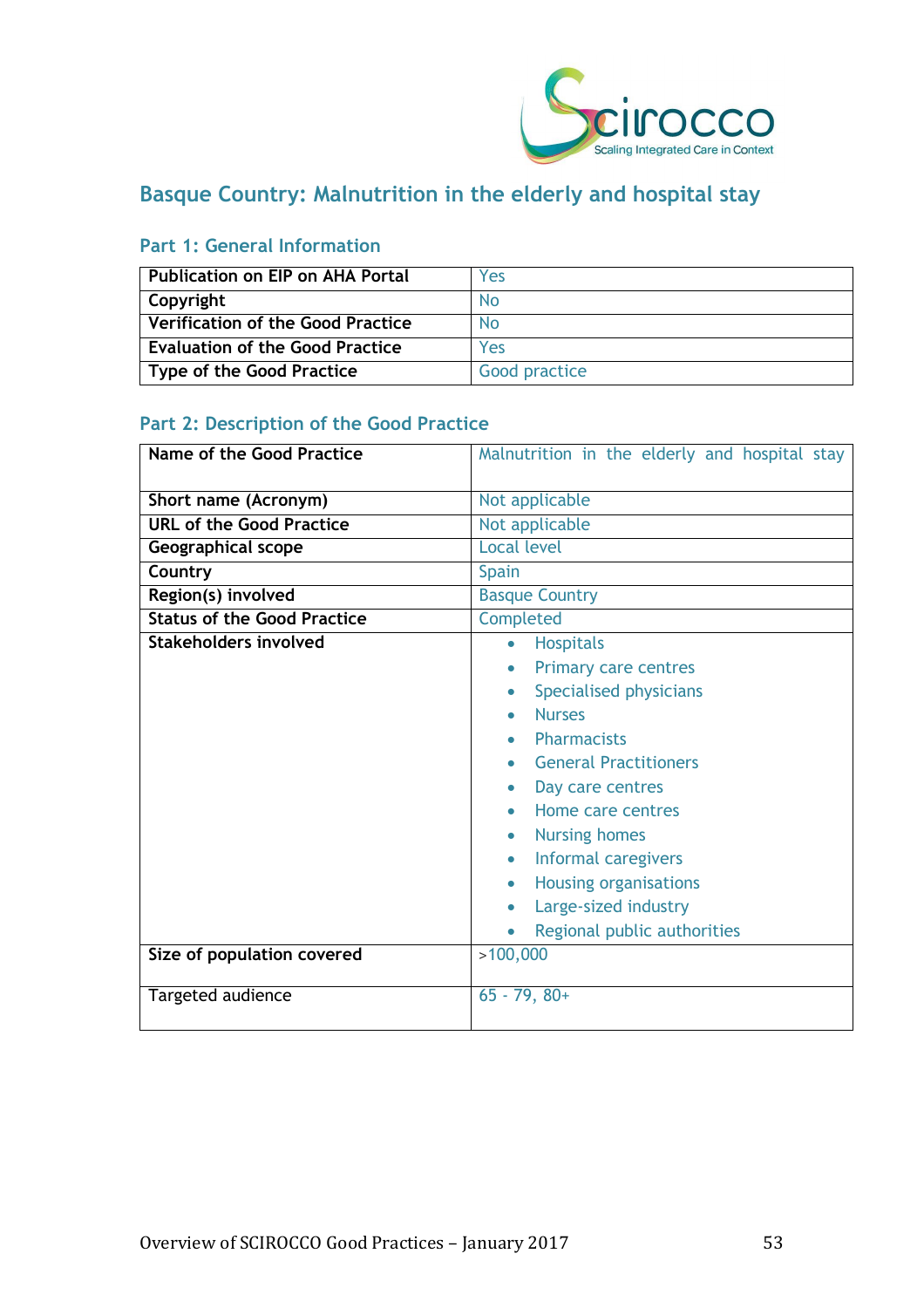

#### **Summary of the Good Practice**

According to the literature malnutrition affects 60% of the people admitted in nursing homes, 40% of hospitalized, and about 5% of the general population. Malnutrition slows recovery, increases the average length of stay and increases the cost (up to 50%) of early readmission rates, increases susceptibility to infection and increases mortality.

We note that in our clinical practice, there is no systematic nutritional assessment of elderly patients, being an entity unrecognized and untreated, that can be prevented and limited.

It is a preventable public health problem cost.

Likewise, the systematic introduction of the nutritional assessment at hospital admission and adequate dietary prescription are related to the evolution of the disease, taking into account occurrence of complications (bedsores, infections and bone fractures), mortality, days of stay and readmissions.

We want to know the prevalence of malnutrition in elderly patients admitted to the network of public hospitals in the Basque Country and its clinical consequences, in order to promote a strategic line that affects all levels of care (primary care and geriatric residences). This strategy aims to address the nutritional status of our elderly patients through a multidisciplinary, comprehensive and efficient way.

**Key words:** malnutrition, elderly, hospital stay, multidisciplinary approach

#### **Good practice being part of the larger programme**

Yes.

Shared objectives and actions with the general lines of Department of Health of the Basque Country 2013-2016 - Line 1: People, backbone of the health system - Line 2: Integrated response to chronicity, old age and dependency - Line 3: Ensure sustainability of the system - Line 4: Prominence and professional involvement - Line 5: Strengthening research and innovation

#### **Challenges / problems addressed by the good practice**

During the intervention:

- Primary and secondary prevention of malnutrition in the elderly people and hospital complications (infections, fractures, bedsores and mortality)
- To maximize multidisciplinary, comprehensive and integrated patient care
- Improving the quality of life and patient safety

After the intervention:

- To contribute to the sustainability of the health system: Reduce the average length of stay and readmissions of patients
- Promote the design of a strategy in the Basque Country in which nutritional assessment and the multidisciplinary intervention is part of the integrated care of elderly patients.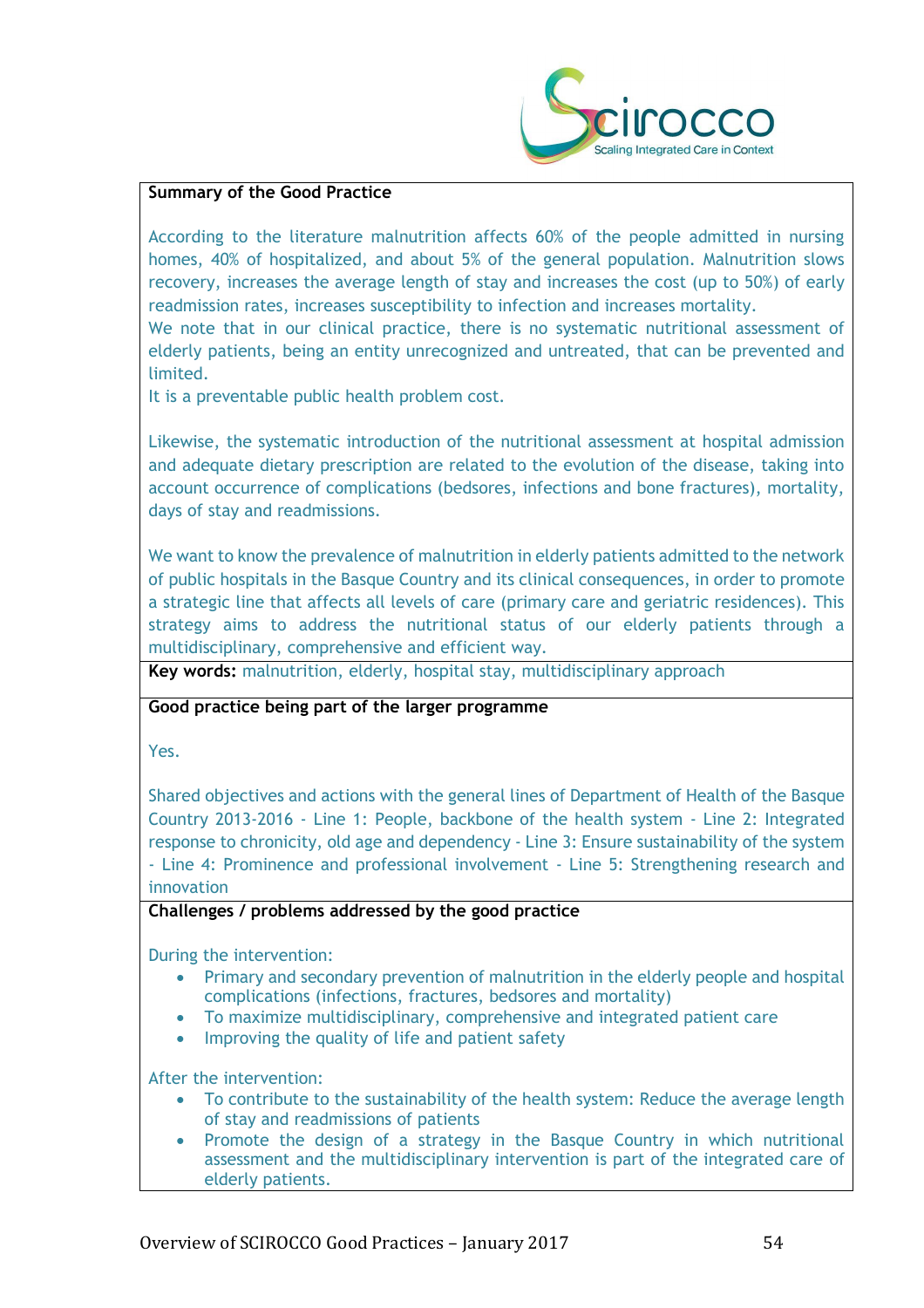

#### **Importance of the challenges / problems before starting to implement good practice**

The concept of hospital malnutrition evidences new multidisciplinary team practices aimed at the diagnosis and appropriate treatment of malnourished hospitalized patients. Despite the availability of validated screening tools, this situation remains little recognized in many hospitals.

It has been reported that in a hospital setting, malnutrition has a prevalence of 20-50% at the time of admission. If untreated, two thirds of the malnourished patients experience a decrease in their nutritional status during his/her stay in the hospital. Among patients who were not malnourished at hospital admission, one-third actually can become malnourished during their hospital stay.

Furthermore, it has been shown that poor nutritional status is negatively associated with functional, clinical and economic outcomes (increased risk of attendant complications such as hip fractures, a longer stay, more frequent re-admissions and increased mortality compared to properly fed patients). All this worsens the quality of life of patients and families.

In addition, poor nutritional status has been associated with increased health care costs by more than 300% associated with longer hospitalizations, comorbidities and readmissions.

Along with SENPE, the Ministry of Health Social Services and Equality is currently developing a transversal strategic line to address malnutrition in the National Health System.

We note that in clinical practice the Basque health system, there is still no systematic nutritional assessment of the elderly patient.

**Environment before the good practice was implemented** 

There was no intervention of this type before the deployment of this practice.

**Key innovative elements of the good practice and how the good practice improved situation compared to previous practice**

- Introduction of a screening tool and a suitable nutritional assessment of elderly patients at hospital admission (included in the Emergency Department) in the overall assessment of the routine clinical practice,
- Diagnosis of malnourished patients and patients at risk of malnutrition in the report of Emergency Department - Adequate nutritional contribution according to the needs of each patient
- Multidisciplinary monitoring of the nutritional status of patients during their hospital stay
- Diagnosis of malnourished patients and patients at risk and a series of recommendations included in the hospital discharge report to guide the follow-up by primary care and geriatric centres.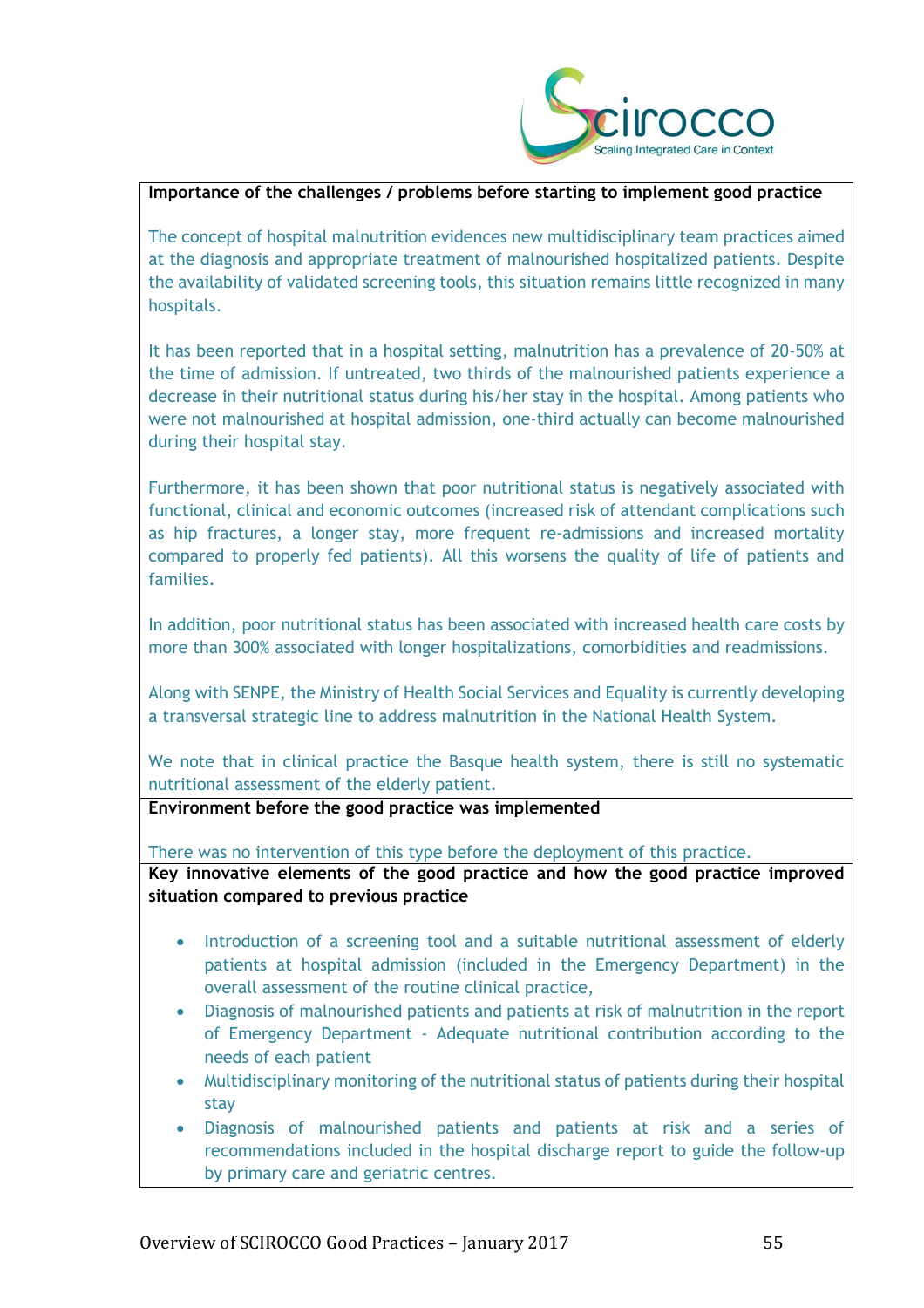

# **Part 3: Transferability of the Good Practice**

| Equal costs, improved outcomes<br>Cost-effectiveness of the good                                    |  |  |
|-----------------------------------------------------------------------------------------------------|--|--|
| practice (including all kind of costs                                                               |  |  |
| and outcomes such as better health,                                                                 |  |  |
| quality of life or other resources)                                                                 |  |  |
| Resources required for the deployment of the good practice (personnel, equipment,                   |  |  |
| facilities, ICT and other resources required                                                        |  |  |
|                                                                                                     |  |  |
| Training on nutritional assessment<br>$\bullet$                                                     |  |  |
| A database<br>$\bullet$                                                                             |  |  |
| Usual medical and nursing staff of the emergency department and hospitalization<br>$\bullet$        |  |  |
| Form for detection of the nutritional status (MNA SF) in the electronic health<br>$\bullet$         |  |  |
| record.<br>Lab tests with nutritional parameters                                                    |  |  |
| €10.000 -€ 99,999<br><b>Total budget of the Good Practice</b>                                       |  |  |
| Source of funding<br>Local funding                                                                  |  |  |
| The main actions that have to be done to deploy the Good Practice                                   |  |  |
|                                                                                                     |  |  |
| Design of the training plan design by the research team in April 2015<br>$\bullet$                  |  |  |
| Training of all the clinicians and nurses of the hospital - May 2015<br>$\bullet$                   |  |  |
| Database Design June 2015<br>$\bullet$                                                              |  |  |
| Implementation and Patient Recruitment: July to August 2015 by the medical team<br>$\bullet$        |  |  |
| of the Emergency Department                                                                         |  |  |
| Target population patients over 65 who go to the Emergency Department of the<br>$\bullet$           |  |  |
| Hospital, meet the inclusion criteria and none of exclusion                                         |  |  |
| Nutritional status evaluation: nutritional screening (MNA SF) by the multidisciplinary<br>$\bullet$ |  |  |
| team in the ER and registration of the results in patient <sup>os</sup> EHR.                        |  |  |
| Additional assessment based on lab results (albumin, prealbumin, total cholesterol<br>$\bullet$     |  |  |
| and leukocyte) of all the three groups of patients according to the screening                       |  |  |
| (nourished, at risk of malnutrition and malnourished) valuation by a number of                      |  |  |
| analytical parameters is completed                                                                  |  |  |
| Prescription of an appropriate diet according to patients $\Box$ needs to the three groups          |  |  |
| of patients differentiated                                                                          |  |  |
| Filling of the intake control sheet by nursing assistants<br>$\bullet$                              |  |  |
| Functional and comorbidity assessment through scales by the nurse responsible for<br>$\bullet$      |  |  |
| the service                                                                                         |  |  |
| At discharge, the physician performs a reassessment of the patient and registers<br>$\bullet$       |  |  |
| his/her nutritional status and corresponding recommendations in the discharge                       |  |  |
| letter to ensure continuity of care.                                                                |  |  |
| Data registration September 2015<br>$\bullet$                                                       |  |  |
| Exploitation and dissemination of results October- November 2015<br>$\bullet$                       |  |  |
| Issues during the implementation of the Good Practice                                               |  |  |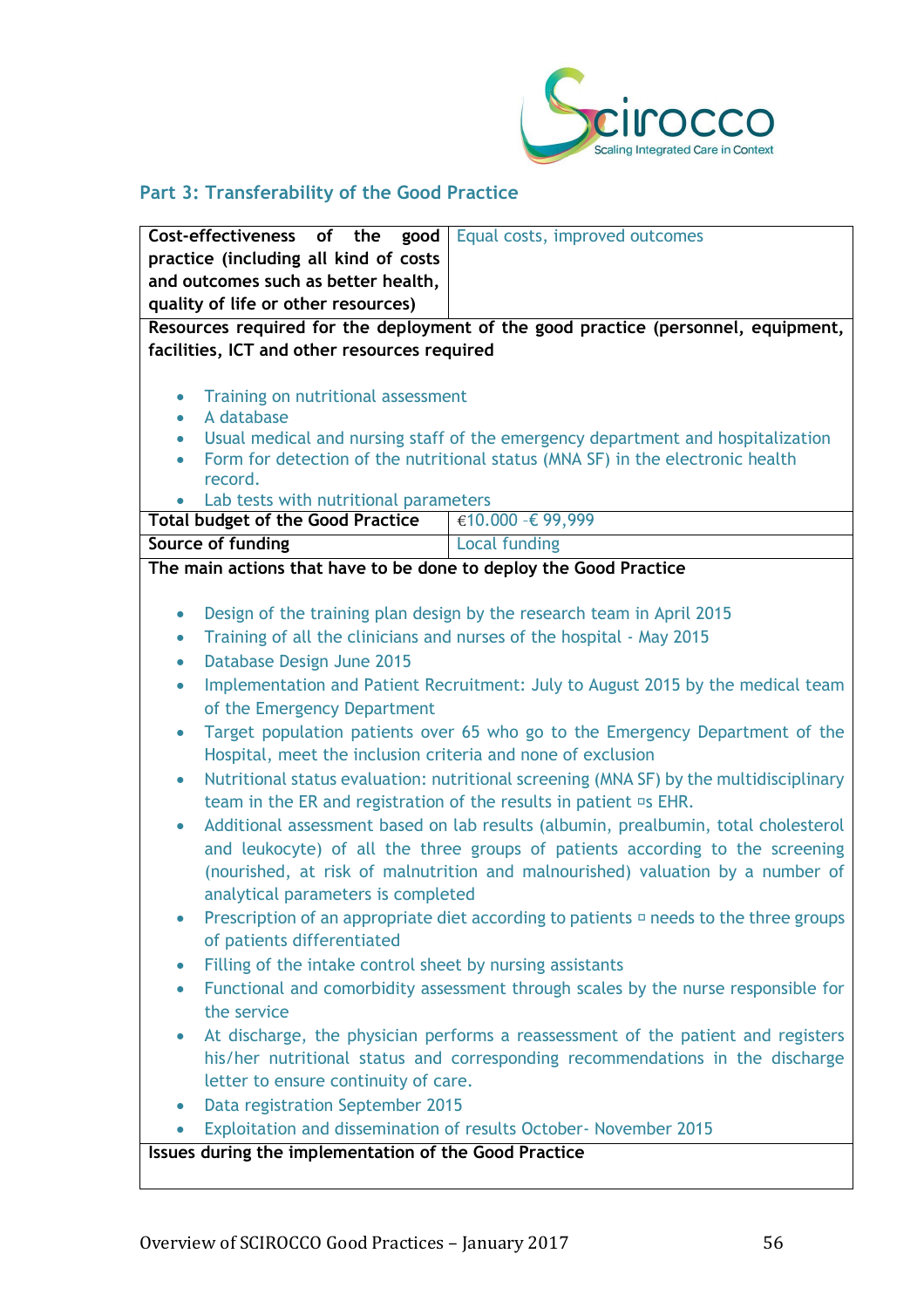

Being a multidisciplinary study that involves different professionals from various hospital services, not all patients are approached, mainly due to lack of time and lack of sensitivity on the impact of malnutrition.

#### **Additional resources required to scale up Good Practice**

Yes.

For the implementation of the practice, we consider the possibility of hiring a nutritionist for 6 months, whose function would be giving advice to doctors and nursing professionals in relation to the nutritional assessment of patients, assessment of adequate dietary contribution, reminders to monitor patients and re-evaluation at discharge. The nutritionist role could gradually create culture and awareness regarding the importance of malnutrition in the elderly and could help to incorporate this practice into daily comprehensive assessment of our patients.

## **Basis to support sustainability of the Good Practice**

Analysis of our results with a sample of 71 patients:

- The 40% of elderly patients admitted to our hospital suffers from malnutrition 20% are at risk, and 20% well- nourished from which one third have suffered malnutrition during their hospitalization.
- The 64% of malnourished patients or at risk of malnutrition have suffered hospital complications vs the 0% of well-nourished ones.
- The difference in the average stay among the group of well nourished and malnourished or at risk is 2.8 days
- Hospital mortality is 36% in the group of malnourished or at risk of malnutrition These data confirms to what extent the patient's nutritional status impacts how patient

deal with the hospital admission. Hence, the enormous importance of designing strategies for primary care and nursing homes to address nutrition in the elderly patients.

**Evidence to observe the Good Practice**

A practice report, a visit to implementation site.

# **Part 4: Viability assessment of the Good Practice**

## **Time needed to deploy the Good Practice**

Less than a year.

During 2 months two sessions of awareness of the problem of malnutrition in the elderly and training on the action plan aimed at all the hospital staff were prepared and conducted. Teachers were practitioners of the research team, who in turn, previously were sensitized and trained through the literature review and the assistance to expert forums, where they became a reference in the hospital. The patient recruitment was implemented in a period of two months, and the data were recorded in the previously designed database. After this, data mining and the analysis of the results were performed in one month. After the pilot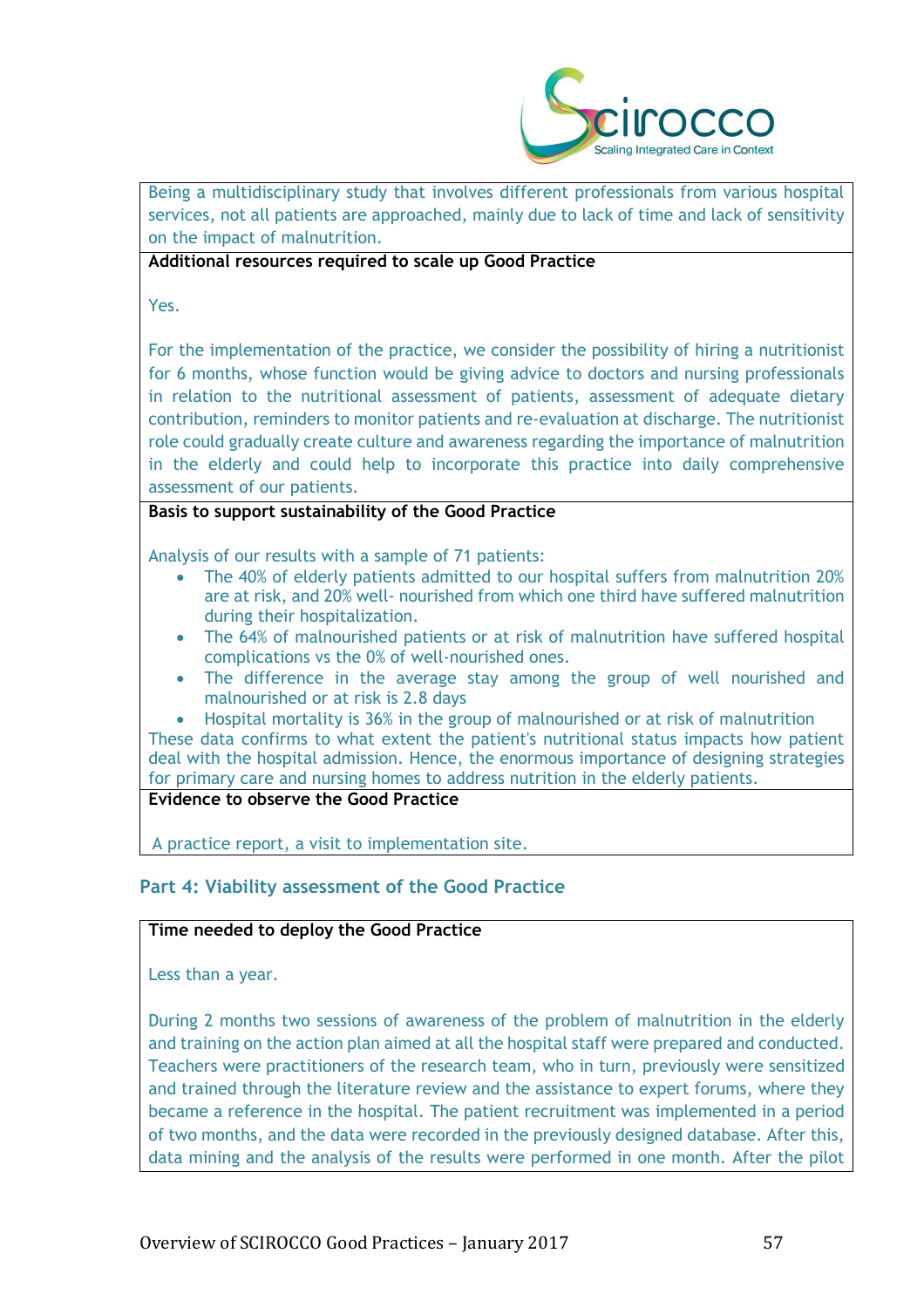

#### (it took 8 months), the practice has been gradually incorporated into the routine clinical practice.

**Investment per citizens / patient / client in terms of financial resources**

Between €1.000 – €5.000 EUR per targeted citizen / patient **Evidence behind the Good Practice**

Agreed evidence. Evidence is based on an agreed established monitoring system/process before and after implementation of the Good Practice

Data resulting from our practice are consistent with those found in the literature and in expert forums, so its implementation and extension is justified. <http://www.nutricionhospitalaria.com/pdf/3317.pdf>

<http://scielo.isciii.es/pdf/nh/v25n6/original15.pdf> [www.fightmalnutrition.eu](http://www.fightmalnutrition.eu/)

**Maturity of the Good Practice**

The practice is "on the market" and integrated in routine use. There is proven market impact, in terms of job creation, spin-off creation or other company growth.

The practice is incorporated in the overall assessment of the patients by the professionals of the different services of the Hospital. Its cost is  $0 \epsilon$ , and has demonstrated a positive impact on the patient's health and quality of life.

**Estimated time of impact of the Good Practice**

Long term and sustainable impact – e.g. a long time after the pilot project ended and routine day-to-day operation began.

**Impact observed**

Better health (societal).

The results achieved during the pilot project support the assumptions made by the team: Principal hypothesis: In the elderly, a good nutritional status before the hospital admission decreases the average stay.

Secondary hypothesis:

1. Malnourished patients have a higher risk of complications during their hospital stay.

2. Malnourished patients have a higher mortality rate.

3.The number of malnourished patients with readmissions is higher than those with good nutritional status.

## **Transferability of the Good Practice**

Ready for transfer, but the innovative practice has not been transferred yet. The innovative practice has been developed on local/regional/national level and transferability has been